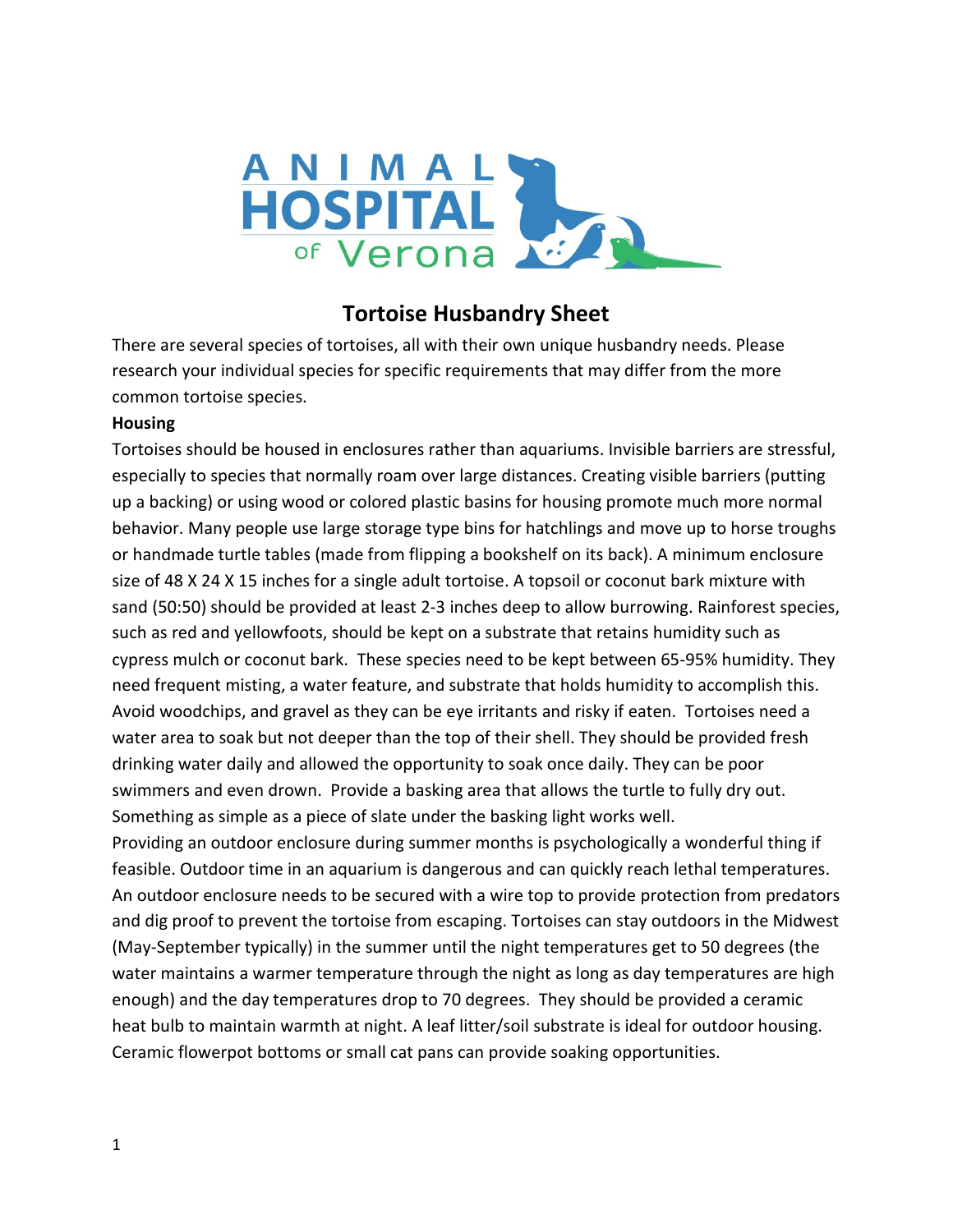#### **Water**

Water features should be cleaned, and fresh water provided daily. This is the drinking and bathing water for the tortoise. They commonly defecate when soaking so frequent cleaning is needed to maintain sanitary drinking water. Many people remove tortoises into a soaking bin once daily to prevent contamination of the enclosure and of the drinking water.

#### **Cleaning**

Previous day's vegetables need to be removed daily to prevent spoilage. Spot cleaning the tank helps keep odor and flies down. Mist entire enclosure with water daily. Weekly the cage substrate should be replaced with fresh material. Monthly the cage should be completely hosed out, cleaned with dilute bleach, rinsed, and dried.

#### **Heating**

Tortoises have a preferred temperature zone. Outside that zone they are more likely to be psychologically stressed, exhibit abnormal behavior (lethargy, anorexia, and decreased basking), and to become immunosuppressed and succumb to disease. Tortoises should be maintained at 78 to 80 degrees in the cool zone with a basking area 20 degrees higher. A digital thermometer should be used to measure basking temperatures as well as water temperatures frequently.

### **Lighting**

Tortoises are meant to be outdoors absorbing natural sunlight. The sun provides UVA rays, UVB rays, and heat. In order to maintain natural behaviors, absorb Vitamin D, and maintain their preferred temperature zone, tortoises need to be provided all three. A heat bulb or basking bulb provides warmth and helps achieve a basking zone at 95 degrees. This light should be kept at least 6 inches from the tortoise. Tortoises can burn themselves if they are able to get closer than 6 inches. UVa/UVb spectrum can be achieved with a fluorescent full spectrum strip bulb. Be sure the light is not being filtered through glass or plastic and is able to shine directly on the basking area 10- 12 inches away from the turtle. UV bulbs need to be replaced every 6 months as the UV spectrum is gone before the bulb burns out. Mercury Vapor bulbs are a more expensive alternative but can provide UVA, UVB, and heat and typically last a lot longer than 6 months. They need a special clamp light rated to the high wattage and heat emitted from the bulb. Tortoises should be provided 14 hours of heat and light per day. Use timers to turn lighting off at night, and ceramic (no light, only emits heat) if room will reduce below 70 degrees at night.

### **Feeding**

There are two main divisions of tortoises, plant eating herbivores, and plant with some meat eating, omnivores. It is important to research the native location your species of tortoise is from to appropriately mimic its native food sources.

Avoid feeding cabbage, spinach, chard, and bok-choy because they affect calcium absorption. Avoid Iceberg lettuce, corn, cucumbers and sprouts because they offer little nutrition.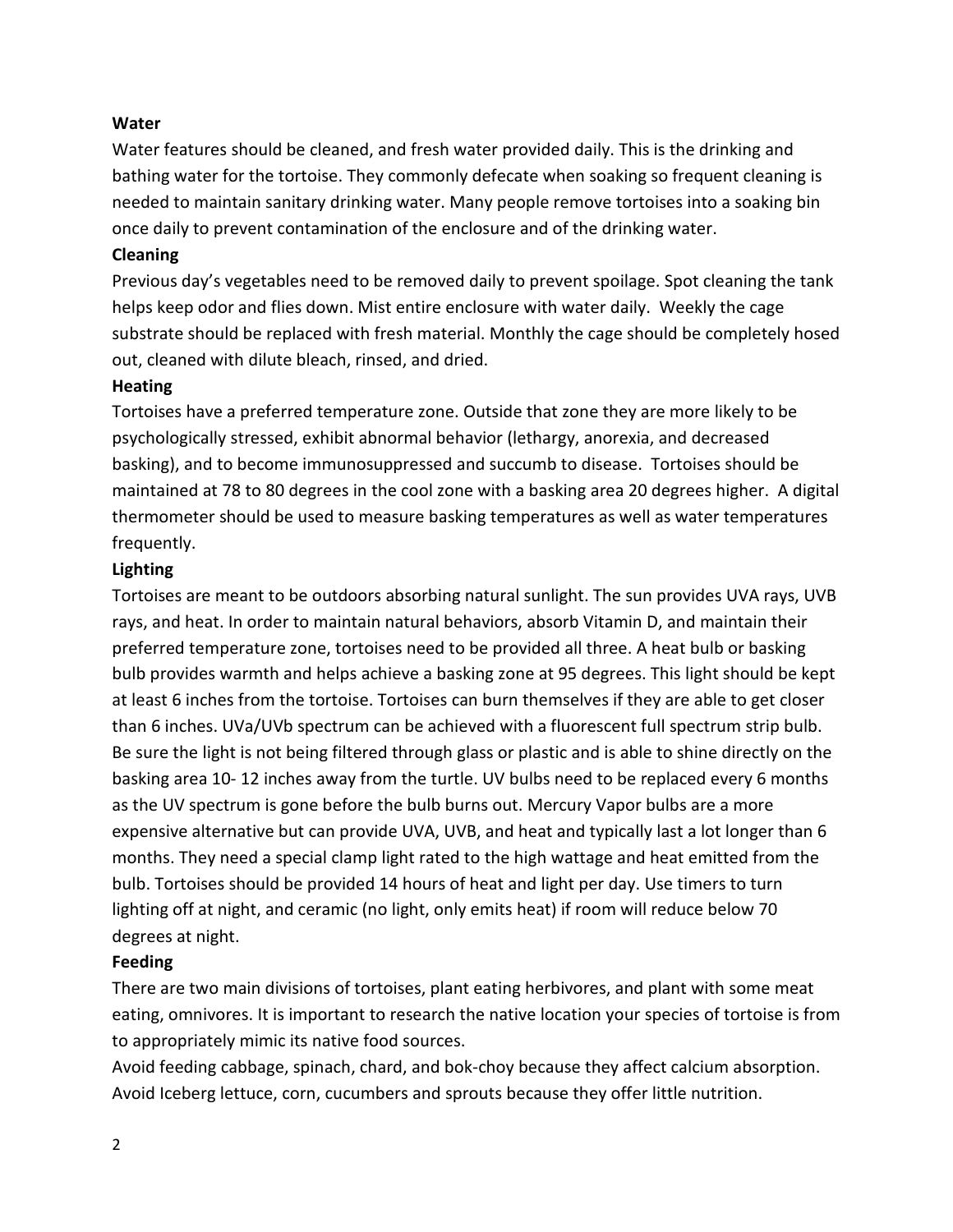## • **Herbivores:**

- o Mediterranean tortoises include Greek, Hermann's, Spur thigh, and Marginated tortoises. These species should be fed a mix of edible grasses, clovers, grape leaves, hibiscus leaves and flowers. They also enjoy cactus pads, dandelion, romaine and small amounts of red leaf lettuce. They should also be offered a high-quality tortoise diet such as Mazuri, Fluker's or Reptomin but only 1 to 2 times per week. The protein content in these complete diets may be a bit higher than herbivores require.
- o Desert Species include Leopard, Sulcata, Russian, Star, and Pancake. These species need a high fiber diet. 85% of food fed should be hay flakes (Orchard, Timothy, Bermuda), clover, and cactus. No higher than 50% leafy greens such as dandelion, endive, grape leaves, collards, mustard greens, turnip greens, and watercress. No higher than 15% vegetables which could include squashes, peppers, carrots, green beans, peas, sweet potato and turnip. Avoid fruits in these Desert species. A balanced tortoise pelleted diet should be fed 1 to 2 times weekly.
- **Omnivores:**
	- o Red and yellow foot tortoises can tolerate higher protein than herbivore species. They can be provided a balanced tortoise pellet 3 times weekly to meet that need. They also can be provided snails, earthworms, or low-fat canned cat food in small amounts once weekly. These species do eat some fruits in the rainforests where they are from and can be fed mangos, and berries. Most of their diet should include grasses and greens such as the herbivore species listed above.

### **Supplements**

Calcium needs to be provided in the diet for Vitamin D to be absorbed from the sun (or artificial lighting). Tortoises under 1 year of age should be supplemented daily, adult tortoises should be supplemented once weekly. Cuttlebones can provide a calcium source for tortoises and they often will bite off pieces. Another option is a calcium powder (with no phosphorus added) such as Rep-Cal. This powder can be sprinkled on veggies, pelleted food, or live food.

## **Enrichment**

Living in captivity can be very stressful for reptiles. This chronic stress and confinement can lead to a suppressed immune system and increased risk of illness. If we can mimic their natural behaviors and habitat, this can lessen those risks dramatically. Below are some options to try with your pet:

• Live plants: allows natural grazing. Plant in elevated pots around enclosure so your turtle can only eat what grows down to them (ex. Pothos)